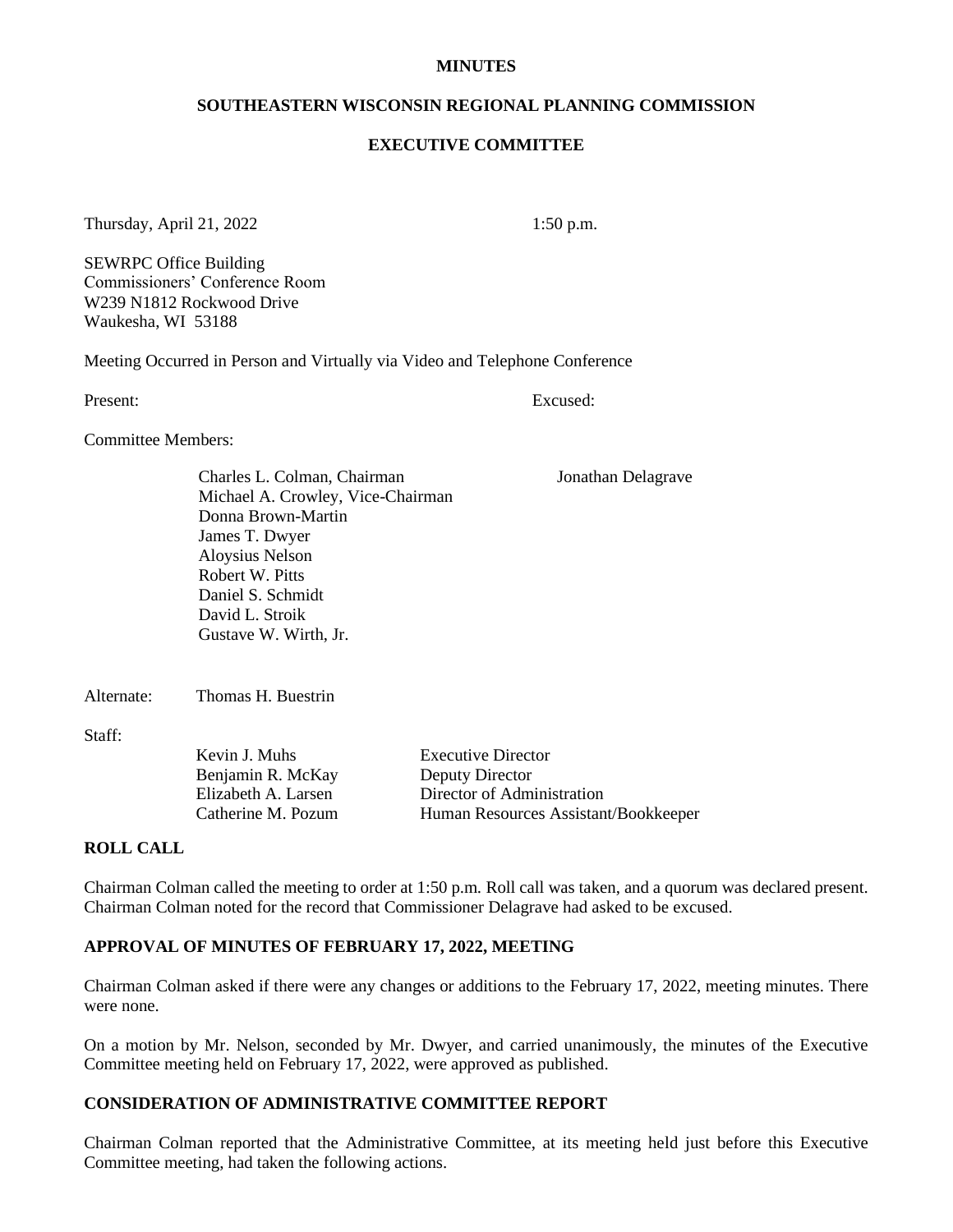### -2- Executive Committee April 21, 2022

- 1. Reviewed and approved disbursements for financial periods: Year 2022 Nos. 4, 5, 6 and 7: January 31, 2022, to March 27, 2022.
- 2. Reviewed and approved the Statement of Projected Revenue and Expenditures for the period ending March 27, 2022.

There being no questions or comments, on a motion by Mr. Schmidt, seconded by Mr. Crowley, and carried unanimously, the Administrative Committee report was approved.

# **CONSIDERATION OF CONTRACTS**

Chairman Colman asked Ms. Larsen to review the proposed contracts. Ms. Larsen noted that the report the Committee members received prior to the meeting listed eight contracts.

In response to an inquiry by Mr. Colman, Mr. Muhs stated that under the agreement with the Lake Pewaukee Sanitary District, Commission staff will work with the District to assist in the renewal the harvesting permit for Lake Pewaukee. Mr. Muhs further stated that area lakes are able to remove plants under this permit. Ms. Larsen stated this is an unusual request for staff resources.

In response to an additional inquiry by Mr. Colman, Mr. Muhs stated that 4-Band orthoimagery technology became available with the 2020 orthophotos.

There being no questions or comments, on a motion by Mr. Dwyer, seconded by Mr. Schmidt, and carried unanimously, the contract report was accepted, and the report was placed on file (copy of report attached to Official

## **WORK PROGRAM REPORTS**

Chairman Colman asked Mr. Muhs to review the Work Program Progress Report. Mr. Muhs reviewed the report and noted that the report identifies key regional and selected community and county assistance efforts (copy of report attached to Official Minutes).

In response to an inquiry by Chairman Colman, Mr. Muhs stated that as chapters are written for the Chloride Impact Study, they will be reviewed by the Planning & Research Committee.

## **CONSIDERATION OF AMENDMENT TO THE 2021 OVERALL WORK PROGRAM, (Resolution No. 2022-06)**

Chairman Colman asked the Commission to consider adoption of Resolution No. 2022-06, which is an amendment to the 2021 adopted Commission Overall Work Program (OWP).

Ms. Larsen stated that this amendment is a proposed revision of the 2021 OWP, which includes a routine budget adjustment to the Continuing Land Use and Transportation Study (CLUTS) projects funded by the Federal Highway Administration (FHWA) and the Wisconsin Department of Transportation (WisDOT). She stated that the budget estimates for the CLUTS projects are determined in the OWP in September of the previous year. As the work for the CLUTS projects proceeds during the year, the budgets for the projects within the CLUTS program area may be revised to reflect the changing work efforts of each project and are then modified toward year-end and in this case after year end due to heavier than anticipated work in certain project areas. The overall budget for the CLUTS program is not proposed to change.